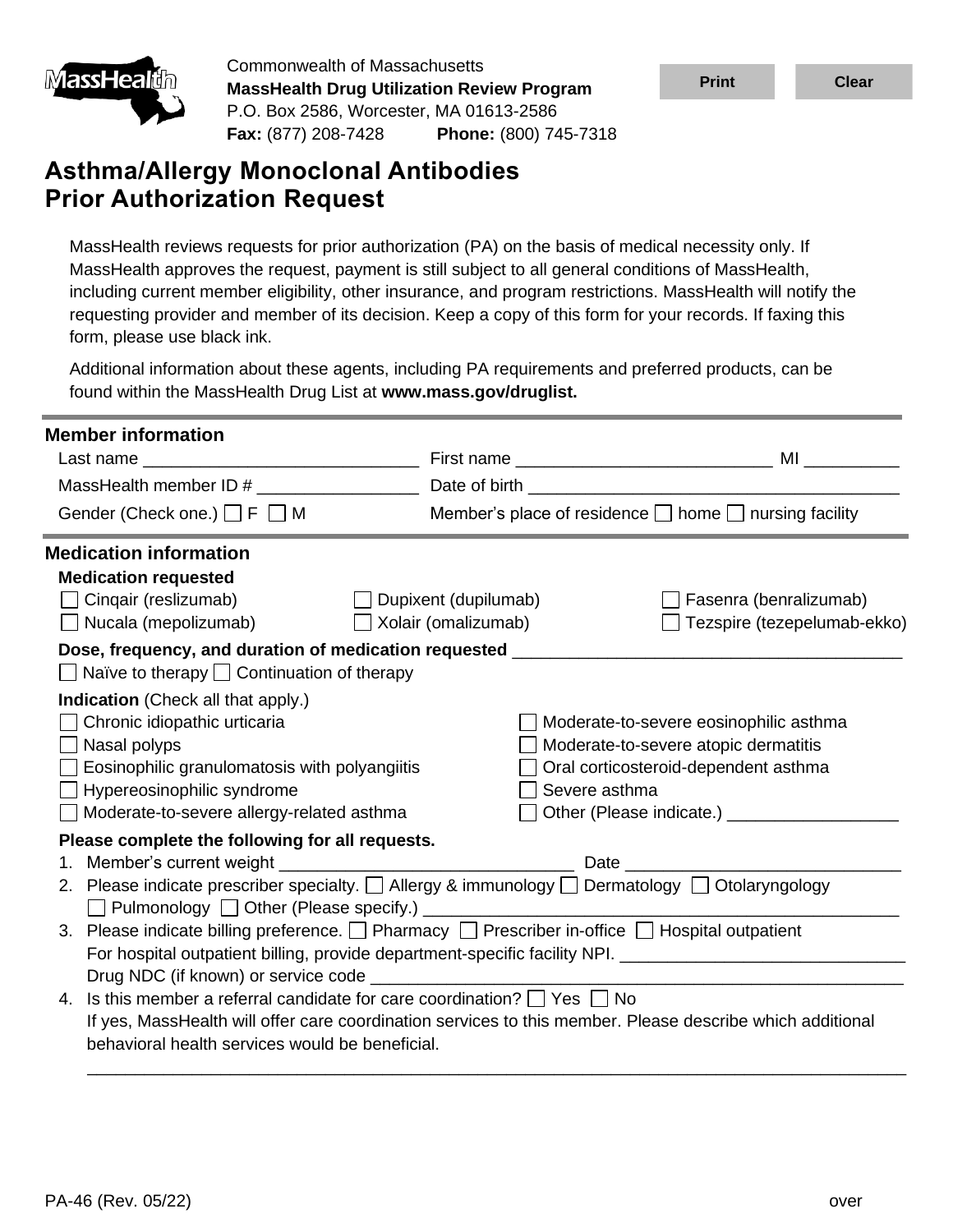|    | <b>Section I.</b>  | Please complete for Xolair for the diagnosis of moderate-to-severe allergy-related<br>asthma, for Cinqair, Fasenra, and Nucala for the diagnosis of severe eosinophilic<br>asthma, and for Tezspire for the diagnosis of severe asthma. |
|----|--------------------|-----------------------------------------------------------------------------------------------------------------------------------------------------------------------------------------------------------------------------------------|
|    |                    | For Xolair, please complete questions 1 through 4. For Cinqair, Fasenra, and Nucala, complete questions 3                                                                                                                               |
|    |                    | and 4. For Tezspire, complete question 4.                                                                                                                                                                                               |
|    |                    | 1. Pretreatment serum IgE level ___________________________Test date _______________________________                                                                                                                                    |
|    |                    | Does the member have a history of positive skin test or radioallergosorbent test (RAST) to an                                                                                                                                           |
|    |                    | aeroallergen(s)?                                                                                                                                                                                                                        |
|    | No                 |                                                                                                                                                                                                                                         |
|    |                    | 2. For requests for the 150 mg syringe, please provide medical necessity for the requested formulation instead                                                                                                                          |
|    |                    | of the vial formulation.                                                                                                                                                                                                                |
|    | No                 | 3. Does the member have evidence of an eosinophilic phenotype of asthma?                                                                                                                                                                |
| 4. |                    | Has the member tried other medications to treat this condition [including beta agonists, inhaled and oral<br>corticosteroids, leukotriene modifiers, or combination therapies (LABA/ICS)]?                                              |
|    |                    | Yes. Please list the drug name, dates/duration of trials and outcomes below.*                                                                                                                                                           |
|    |                    |                                                                                                                                                                                                                                         |
|    |                    | Did the member experience any of the following? $\Box$ Adverse reaction $\Box$ Inadequate response $\Box$ Other<br>Briefly describe details of adverse reaction, inadequate response, contraindication, or other.                       |
|    |                    |                                                                                                                                                                                                                                         |
|    |                    | Did the member experience any of the following? $\Box$ Adverse reaction $\Box$ Inadequate response $\Box$ Other<br>Briefly describe details of adverse reaction, inadequate response, contraindication, or other.                       |
|    |                    |                                                                                                                                                                                                                                         |
|    |                    | Did the member experience any of the following? $\Box$ Adverse reaction $\Box$ Inadequate response $\Box$ Other<br>Briefly describe details of adverse reaction, inadequate response, contraindication, or other.                       |
|    |                    | No. Please explain why not. ___________                                                                                                                                                                                                 |
|    | <b>Section II.</b> | Please complete for Xolair requests for the diagnosis of chronic idiopathic urticaria.                                                                                                                                                  |
|    |                    | 1. Has the member tried two different histamine antihistamines?                                                                                                                                                                         |
|    |                    | Yes. Please list the drug name, dates/duration of trials and outcomes below.*                                                                                                                                                           |
|    |                    | Dates/duration of use                                                                                                                                                                                                                   |
|    |                    | Did the member experience any of the following? $\Box$ Adverse reaction $\Box$ Inadequate response $\Box$ Other<br>Briefly describe details of adverse reaction, inadequate response, contraindication, or other.                       |
|    |                    | Dates/duration of use ___________                                                                                                                                                                                                       |
|    |                    | Did the member experience any of the following? $\Box$ Adverse reaction $\Box$ Inadequate response $\Box$ Other<br>Briefly describe details of adverse reaction, inadequate response, contraindication, or other.                       |
|    |                    | No. Please describe why histamine <sub>1</sub> antihistamines are not appropriate for this member.                                                                                                                                      |

\_\_\_\_\_\_\_\_\_\_\_\_\_\_\_\_\_\_\_\_\_\_\_\_\_\_\_\_\_\_\_\_\_\_\_\_\_\_\_\_\_\_\_\_\_\_\_\_\_\_\_\_\_\_\_\_\_\_\_\_\_\_\_\_\_\_\_\_\_\_\_\_\_\_\_\_\_\_\_\_\_\_\_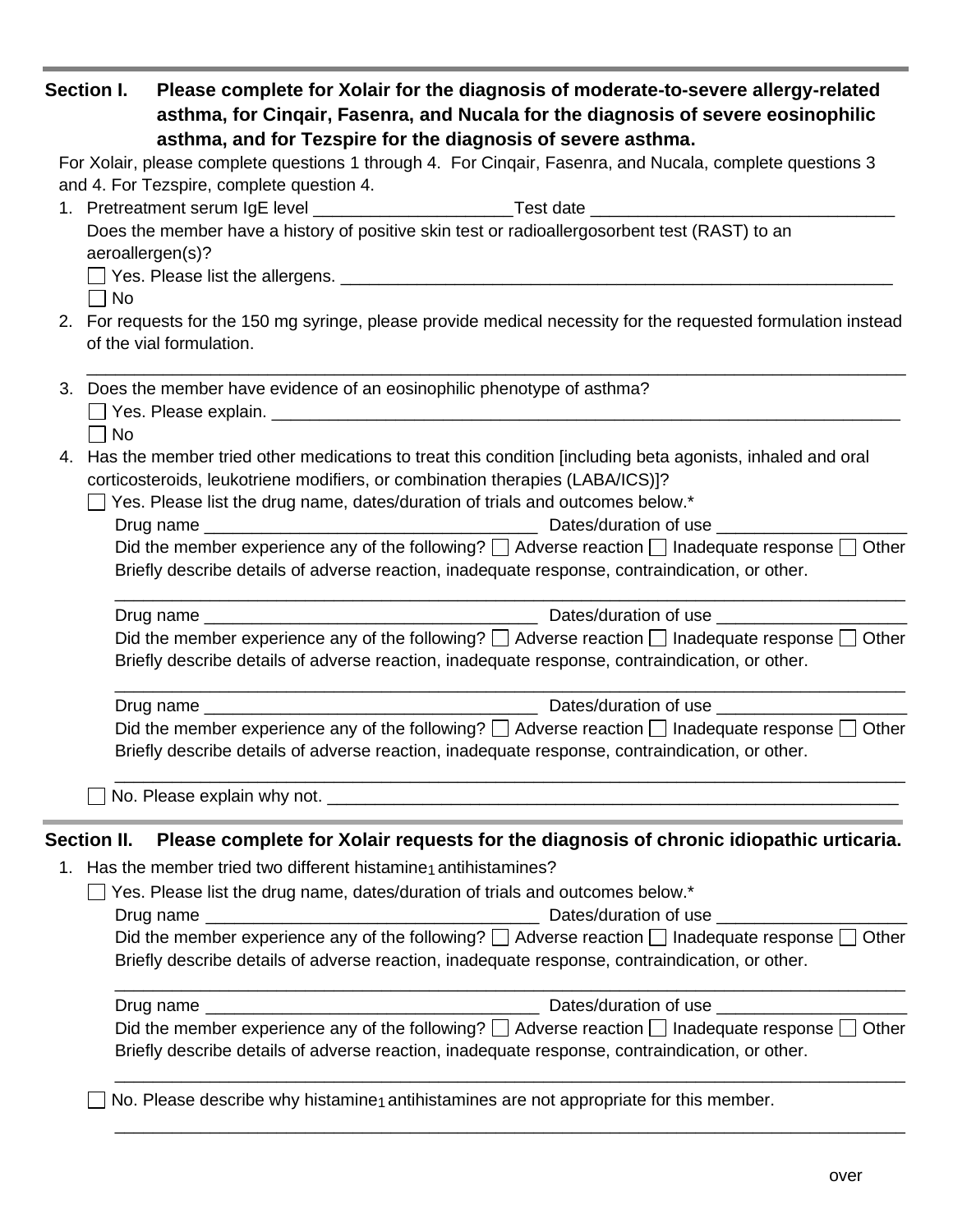2. Has the member tried a histamine<sub>2</sub> antihistamine?

| $\Box$ Yes. Please list the drug name, dates/duration of trials and outcomes below.* |  |
|--------------------------------------------------------------------------------------|--|
|--------------------------------------------------------------------------------------|--|

| Drug name | Dates/duration of use                                                                                                    |
|-----------|--------------------------------------------------------------------------------------------------------------------------|
|           | Did the member experience any of the following? $\square$ Adverse reaction $\square$ Inadequate response $\square$ Other |
|           | Briefly describe details of adverse reaction, inadequate response, contraindication, or other.                           |

\_\_\_\_\_\_\_\_\_\_\_\_\_\_\_\_\_\_\_\_\_\_\_\_\_\_\_\_\_\_\_\_\_\_\_\_\_\_\_\_\_\_\_\_\_\_\_\_\_\_\_\_\_\_\_\_\_\_\_\_\_\_\_\_\_\_\_\_\_\_\_\_\_\_\_\_\_\_\_\_\_\_\_

\_\_\_\_\_\_\_\_\_\_\_\_\_\_\_\_\_\_\_\_\_\_\_\_\_\_\_\_\_\_\_\_\_\_\_\_\_\_\_\_\_\_\_\_\_\_\_\_\_\_\_\_\_\_\_\_\_\_\_\_\_\_\_\_\_\_\_\_\_\_\_\_\_\_\_\_\_\_\_\_\_\_\_

\_\_\_\_\_\_\_\_\_\_\_\_\_\_\_\_\_\_\_\_\_\_\_\_\_\_\_\_\_\_\_\_\_\_\_\_\_\_\_\_\_\_\_\_\_\_\_\_\_\_\_\_\_\_\_\_\_\_\_\_\_\_\_\_\_\_\_\_\_\_\_\_\_\_\_\_\_\_\_\_\_\_\_\_

 $\Box$  No. Please describe why histamine<sub>2</sub> antihistamines are not appropriate for this member.

3. For requests for the 150 mg syringe, please provide medical necessity for the requested formulation instead of the vial formulation.

# **Section III. Please complete for Nucala requests for the diagnosis of eosinophilic granulomatosis with polyangiitis.**

- 1. Has the member tried a systemic glucocorticoid?
	- $\Box$  Yes. Please list the drug name, dates/duration of trials and outcomes below.\*

| Drug name |                                                                                                                 | Dates/duration of use |  |
|-----------|-----------------------------------------------------------------------------------------------------------------|-----------------------|--|
|           | Did the member experience any of the following? $\Box$ Adverse reaction $\Box$ Inadequate response $\Box$ Other |                       |  |
|           | Briefly describe details of adverse reaction, inadequate response, contraindication, or other.                  |                       |  |

\_\_\_\_\_\_\_\_\_\_\_\_\_\_\_\_\_\_\_\_\_\_\_\_\_\_\_\_\_\_\_\_\_\_\_\_\_\_\_\_\_\_\_\_\_\_\_\_\_\_\_\_\_\_\_\_\_\_\_\_\_\_\_\_\_\_\_\_\_\_\_\_\_\_\_\_\_\_\_\_\_\_\_

\_\_\_\_\_\_\_\_\_\_\_\_\_\_\_\_\_\_\_\_\_\_\_\_\_\_\_\_\_\_\_\_\_\_\_\_\_\_\_\_\_\_\_\_\_\_\_\_\_\_\_\_\_\_\_\_\_\_\_\_\_\_\_\_\_\_\_\_\_\_\_\_\_\_\_\_\_\_\_\_\_\_\_

 $\Box$  No. Please describe why systemic glucocorticoids are not appropriate for this member.

#### 2. Has the member tried azathioprine or methotrexate?

|  | $\Box$ Yes. Please list the drug name, dates/duration of trials and outcomes below.* |
|--|--------------------------------------------------------------------------------------|
|--|--------------------------------------------------------------------------------------|

| Drug name                                                                                                       | Dates/duration of use |
|-----------------------------------------------------------------------------------------------------------------|-----------------------|
| Did the member experience any of the following? $\Box$ Adverse reaction $\Box$ Inadequate response $\Box$ Other |                       |
| Briefly describe details of adverse reaction, inadequate response, contraindication, or other.                  |                       |

\_\_\_\_\_\_\_\_\_\_\_\_\_\_\_\_\_\_\_\_\_\_\_\_\_\_\_\_\_\_\_\_\_\_\_\_\_\_\_\_\_\_\_\_\_\_\_\_\_\_\_\_\_\_\_\_\_\_\_\_\_\_\_\_\_\_\_\_\_\_\_\_\_\_\_\_\_\_\_\_\_\_\_

\_\_\_\_\_\_\_\_\_\_\_\_\_\_\_\_\_\_\_\_\_\_\_\_\_\_\_\_\_\_\_\_\_\_\_\_\_\_\_\_\_\_\_\_\_\_\_\_\_\_\_\_\_\_\_\_\_\_\_\_\_\_\_\_\_\_\_\_\_\_\_\_\_\_\_\_\_\_\_\_\_\_\_  $\Box$  No. Please describe why azathioprine and methotrexate are not appropriate for this member.

### **Section IV. Please complete for Nucala requests for hypereosinophilic syndrome.**

- 1. Has a non-hematologic secondary cause been excluded?  $\Box$  Yes  $\Box$  No
- 2. Has the member tried a systemic glucocorticoid?

|           | $\Box$ Yes. Please list the drug name, dates/duration of trials and outcomes below.*                                |
|-----------|---------------------------------------------------------------------------------------------------------------------|
| Drug name | Dates/duration of use                                                                                               |
|           | $\Gamma$ higher proportions on the following $\Gamma$ Adverse resortion $\Gamma$ Inspirator response $\Gamma$ Other |

| Did the member experience any of the following? $\Box$ Adverse reaction $\Box$ Inadequate response $\Box$ Other |  |
|-----------------------------------------------------------------------------------------------------------------|--|
| Briefly describe details of adverse reaction, inadequate response, contraindication, or other.                  |  |

\_\_\_\_\_\_\_\_\_\_\_\_\_\_\_\_\_\_\_\_\_\_\_\_\_\_\_\_\_\_\_\_\_\_\_\_\_\_\_\_\_\_\_\_\_\_\_\_\_\_\_\_\_\_\_\_\_\_\_\_\_\_\_\_\_\_\_\_\_\_\_\_\_\_\_\_\_\_\_\_\_\_

\_\_\_\_\_\_\_\_\_\_\_\_\_\_\_\_\_\_\_\_\_\_\_\_\_\_\_\_\_\_\_\_\_\_\_\_\_\_\_\_\_\_\_\_\_\_\_\_\_\_\_\_\_\_\_\_\_\_\_\_\_\_\_\_\_\_\_\_\_\_\_\_\_\_\_\_\_\_\_\_

 $\Box$  No. Please describe why systemic glucocorticoids are not appropriate for this member.

- 3. Has the member tried hydroxyurea, interferon alfa, or methotrexate?
	- $\Box$  Yes. Please list the drug name, dates/duration of trials and outcomes below.\*

Drug name \_\_\_\_\_\_\_\_\_\_\_\_\_\_\_\_\_\_\_\_\_\_\_\_\_\_\_\_\_\_\_\_\_\_\_ Dates/duration of use \_\_\_\_\_\_\_\_\_\_\_\_\_\_\_\_\_\_\_

| Did the member experience any of the following? $\square$ Adverse reaction $\square$ Inadequate response $\square$ Other |
|--------------------------------------------------------------------------------------------------------------------------|
| Briefly describe details of adverse reaction, inadequate response, contraindication, or other.                           |

\_\_\_\_\_\_\_\_\_\_\_\_\_\_\_\_\_\_\_\_\_\_\_\_\_\_\_\_\_\_\_\_\_\_\_\_\_\_\_\_\_\_\_\_\_\_\_\_\_\_\_\_\_\_\_\_\_\_\_\_\_\_\_\_\_\_\_\_\_\_\_\_\_\_\_\_\_\_\_\_\_

\_\_\_\_\_\_\_\_\_\_\_\_\_\_\_\_\_\_\_\_\_\_\_\_\_\_\_\_\_\_\_\_\_\_\_\_\_\_\_\_\_\_\_\_\_\_\_\_\_\_\_\_\_\_\_\_\_\_\_\_\_\_\_\_\_\_\_\_\_\_\_\_\_\_\_\_\_\_\_\_\_

 $\Box$  No. Please describe why hydroxyurea, interferon alfa, and methotrexate are not appropriate for this member.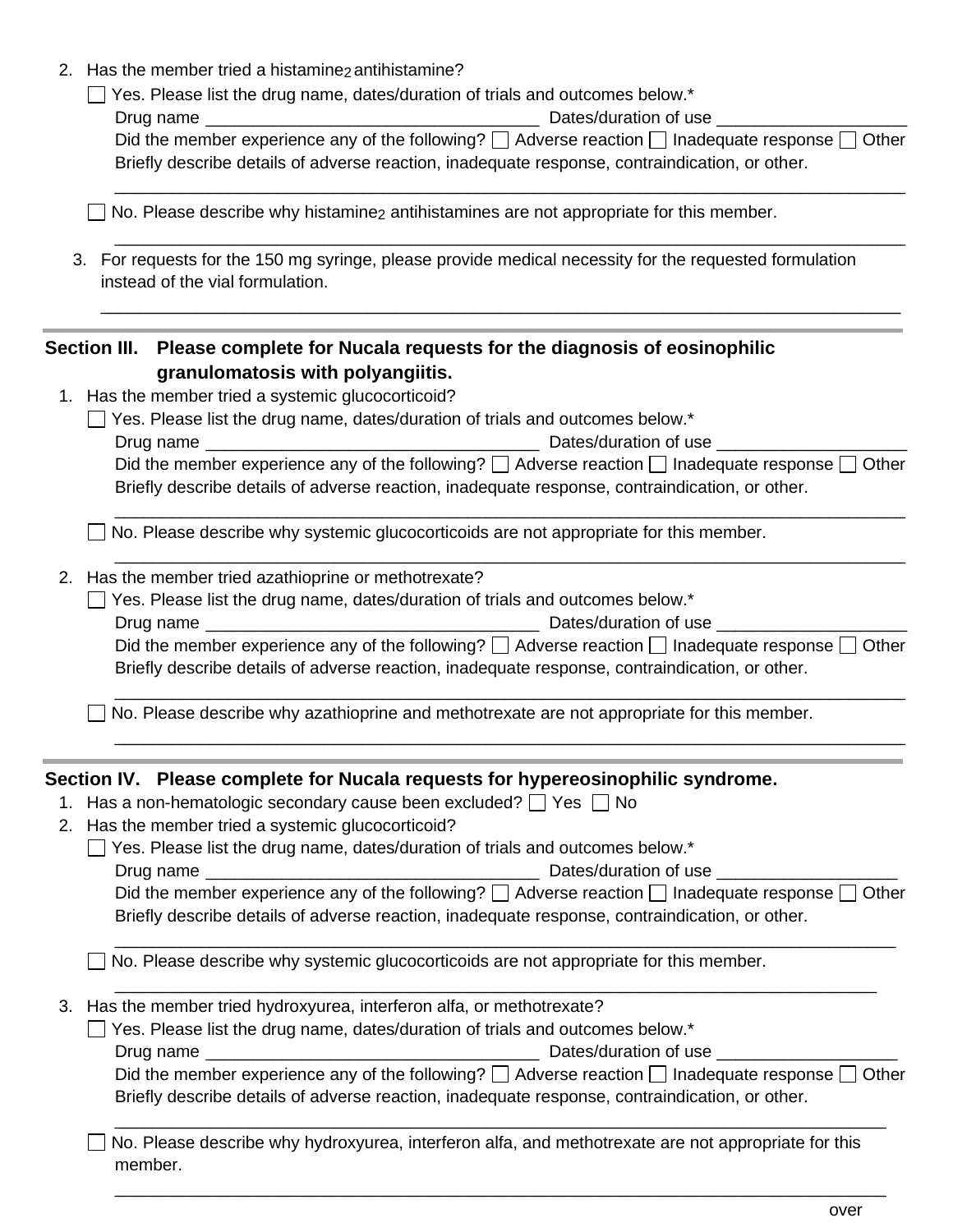## **Section V. Please complete for Dupixent requests for moderate-to-severe atopic dermatitis.**

1. Has the member tried a superpotent or potent topical corticosteroid to treat this condition?

| 1. Has the member thed a superpotent or potent topical conticosteroid to treat this condition?                                            |
|-------------------------------------------------------------------------------------------------------------------------------------------|
| Yes. Please list the drug name, dates/duration of trials and outcome below.*                                                              |
| Dates/duration of use                                                                                                                     |
| Did the member experience any of the following? $\Box$ Adverse reaction $\Box$ Inadequate response $\Box$ Other                           |
| Briefly describe details of adverse reaction, inadequate response, contraindication, or other.                                            |
|                                                                                                                                           |
| No. Please describe why a superpotent or potent topical corticosteroid is not appropriate for this member.                                |
| 2. Has the member tried topical tacrolimus or Eucrisa to treat this condition?                                                            |
| Yes. Please list the dates/duration of trial and outcome.*                                                                                |
| Dates/duration of use                                                                                                                     |
| Did the member experience any of the following? $\Box$ Adverse reaction $\Box$ Inadequate response $\Box$ Other                           |
| Briefly describe details of adverse reaction, inadequate response, contraindication, or other.                                            |
| No. Please describe why topical tacrolimus and Eucrisa are not appropriate for this member.                                               |
|                                                                                                                                           |
| Section VI. Please complete for Dupixent requests for moderate-to-severe eosinophilic asthma<br>and oral corticosteroid-dependent asthma. |
| For requests for oral corticosteroid-dependent asthma, only question 1 is required.                                                       |
|                                                                                                                                           |
| 1. Has the member tried other medications to treat this condition (including combination inhaler, combination of                          |
| an inhaled corticosteroid and a long-acting beta agonist inhaler or chronic oral corticosteroids)?                                        |
| Yes. Please list the drug names, dates/duration of trials and outcomes below.*                                                            |
|                                                                                                                                           |
| Did the member experience any of the following? $\Box$ Adverse reaction $\Box$ Inadequate response $\Box$ Other                           |
| Briefly describe details of adverse reaction, inadequate response, contraindication, or other.                                            |
|                                                                                                                                           |
| Dates/duration of use                                                                                                                     |
| Did the member experience any of the following? $\Box$ Adverse reaction $\Box$ Inadequate response $\Box$ Other                           |
| Briefly describe details of adverse reaction, inadequate response, contraindication, or other.                                            |
| No. Please describe why other medications are not appropriate for this member.                                                            |
| 2. Does the member have evidence of an eosinophilic phenotype of asthma?                                                                  |
|                                                                                                                                           |
| No                                                                                                                                        |
|                                                                                                                                           |
| Section VII. Please complete for Dupixent, Nucala, and Xolair requests for nasal polyps.                                                  |
| 1. Has the member tried an oral corticosteroid to treat this condition?                                                                   |
| Yes. Please list the drug name, dates/duration of trials and outcome below.*                                                              |
| Dates/duration of use                                                                                                                     |
| Did the member experience any of the following? $\Box$ Adverse reaction $\Box$ Inadequate response $\Box$ Other                           |
| Briefly describe details of adverse reaction, inadequate response, contraindication, or other.                                            |
|                                                                                                                                           |

□ No. Please describe why oral corticosteroids are not appropriate for this member.

**Contract Contract** 

\_\_\_\_\_\_\_\_\_\_\_\_\_\_\_\_\_\_\_\_\_\_\_\_\_\_\_\_\_\_\_\_\_\_\_\_\_\_\_\_\_\_\_\_\_\_\_\_\_\_\_\_\_\_\_\_\_\_\_\_\_\_\_\_\_\_\_\_\_\_\_\_\_\_\_\_\_\_\_\_\_\_\_

\_\_\_\_\_\_\_\_\_\_\_\_\_\_\_\_\_\_\_\_\_\_\_\_\_\_\_\_\_\_\_\_\_\_\_\_\_\_\_\_\_\_\_\_\_\_\_\_\_\_\_\_\_\_\_\_\_\_\_\_\_\_\_\_\_\_\_\_\_\_\_\_\_\_\_\_\_\_\_\_\_\_\_